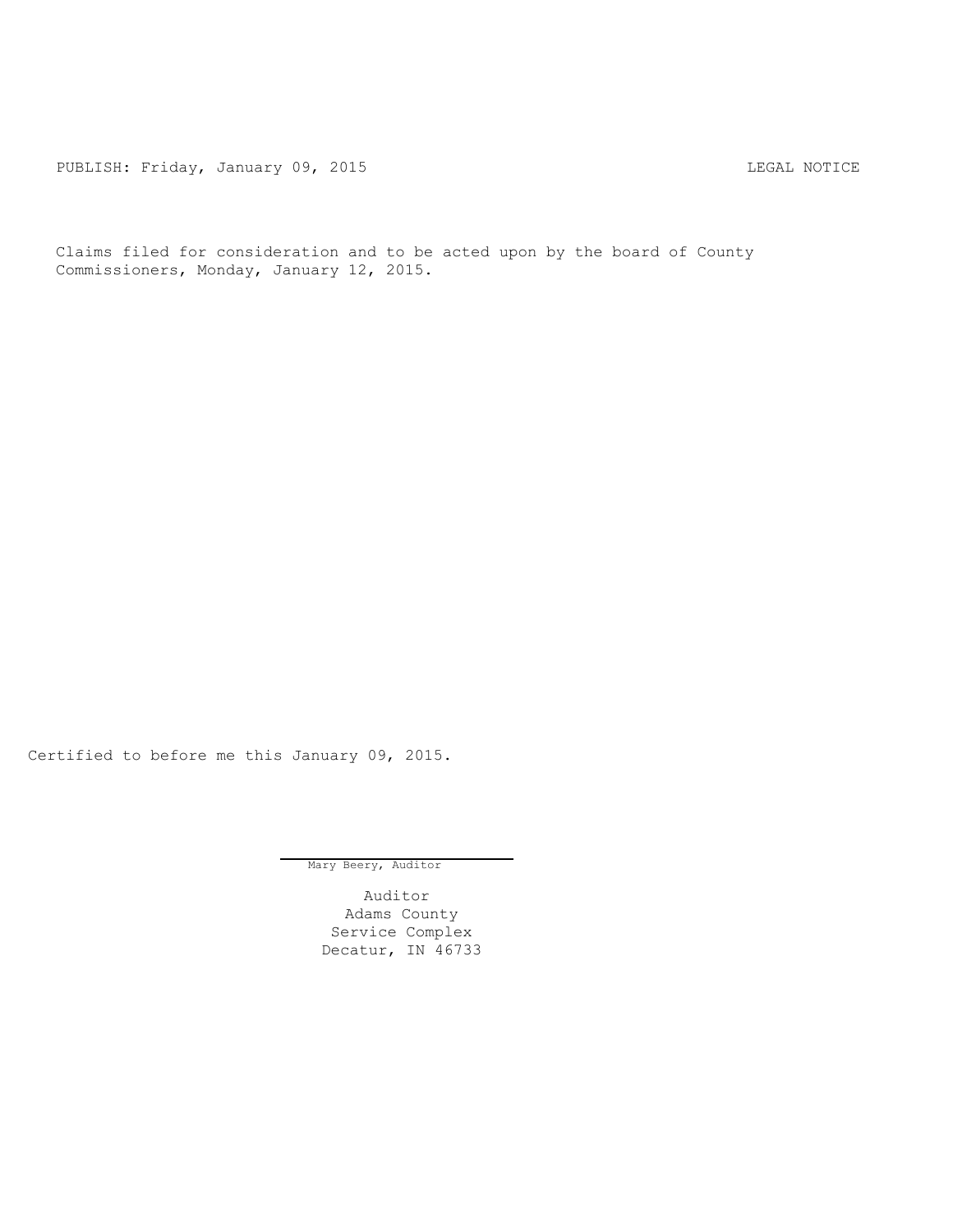

## **Claims Docket for Newspaper Adams County, Indiana**

## For Period: **12/16/2014** to **12/29/2014**

*313 W. Jefferson St. Decatur, IN 46733 (219) 724-2600*

## Date Claims to be Paid: **1/12/2015**

| 33,488.30 |
|-----------|
|           |
| 8,756.48  |
| 94.21     |
| 10,600.00 |
| 54.35     |
| 120.40    |
| 50.00     |
| 31.80     |
| 224.43    |
| 420.25    |
| 2,837.33  |
| 196.79    |
| 200.00    |
| 160.00    |
| 244.00    |
| 12,840.00 |
| 562.50    |
| 157.70    |
| 200.00    |
| 575.13    |
| 25.00     |
| 2,200.09  |
| 191.58    |
| 1,298.13  |
| 487.12    |
| 50.00     |
| 479.75    |
| 9.99      |
| 375.26    |
| 269.08    |
| 2,721.31  |
| 83.43     |
| 6,498.00  |
| 2,697.41  |
| 177.27    |
| 266.00    |
| 142.85    |
| 1,811.23  |
| 1,245.40  |
| 825.00    |
| 1,923.08  |
| 396.00    |
| 14.08     |
| 58.44     |
| 145.45    |
| 11,156.60 |
| 2,200.00  |
| 1,200.00  |
|           |